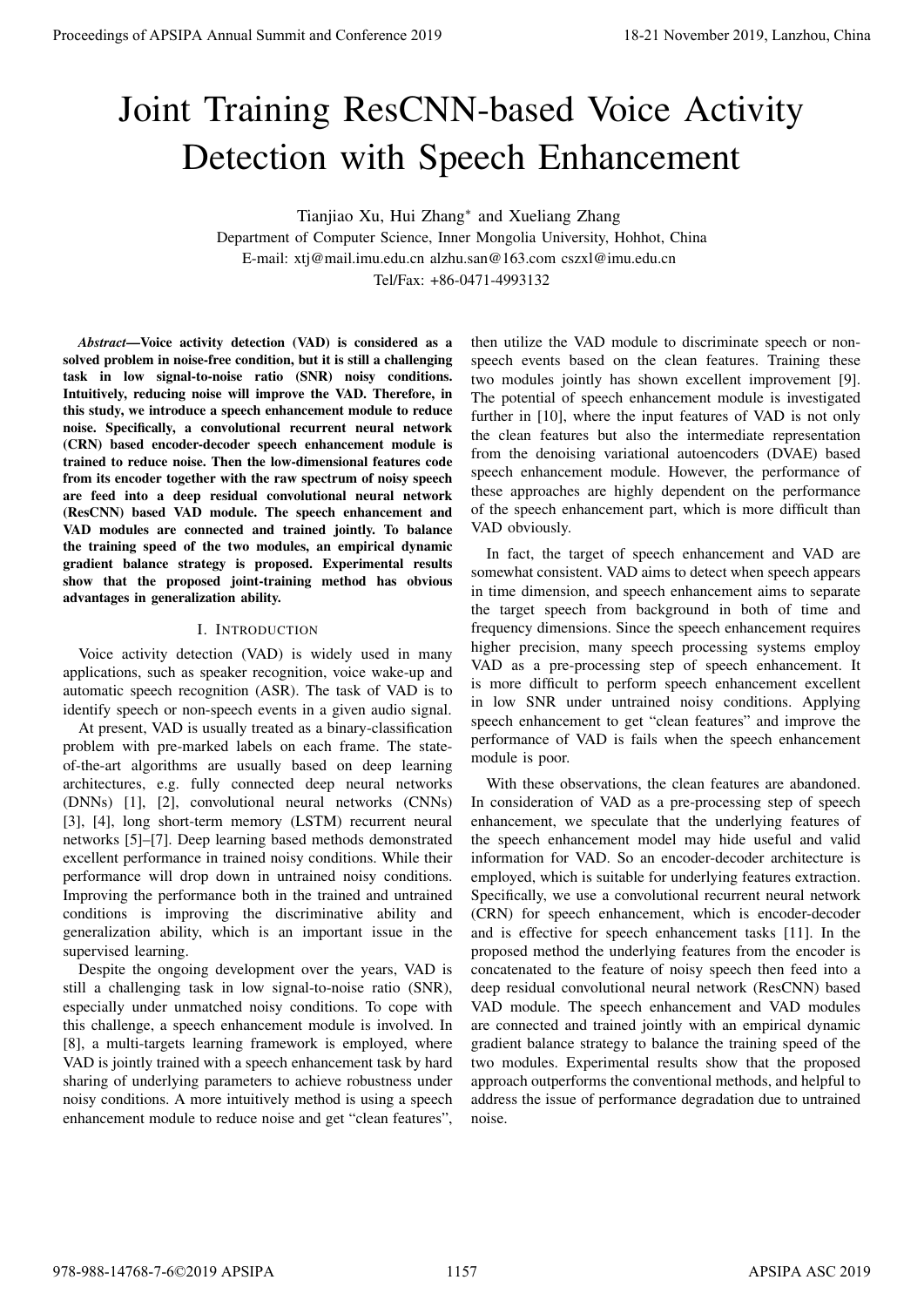### II. JOINT TRAINING VAD

#### *A. Speech Enhancement*

$$
L_{ss} = \frac{1}{N} \sum_{t=1}^{N} \left( \sum_{f=1}^{M} \left\| Y_{(t,f)} - \hat{Y}_{(t,f)} \right\|^2 \right) \tag{1}
$$

#### *B. Voice Activity Detection*

TABLE I

| The rest of this paper is constructed as follows. Section 2<br>reviews the speech enhancement and VAD then introduces                                                                                                                                                                                                                                                                                                                                                                                                                                                                                                                                                                                                                                                                                                                                                                                                                                                                                                                                                                                                 |                                                                                                                                                                                                                                                                                                                                                                                                                                                                                                                                                                                                                                                                                                                                                                                                                                                                                                                                                                                                                                    |                       | TABLE I                                                                                                                                                                                |                                                                         |  |
|-----------------------------------------------------------------------------------------------------------------------------------------------------------------------------------------------------------------------------------------------------------------------------------------------------------------------------------------------------------------------------------------------------------------------------------------------------------------------------------------------------------------------------------------------------------------------------------------------------------------------------------------------------------------------------------------------------------------------------------------------------------------------------------------------------------------------------------------------------------------------------------------------------------------------------------------------------------------------------------------------------------------------------------------------------------------------------------------------------------------------|------------------------------------------------------------------------------------------------------------------------------------------------------------------------------------------------------------------------------------------------------------------------------------------------------------------------------------------------------------------------------------------------------------------------------------------------------------------------------------------------------------------------------------------------------------------------------------------------------------------------------------------------------------------------------------------------------------------------------------------------------------------------------------------------------------------------------------------------------------------------------------------------------------------------------------------------------------------------------------------------------------------------------------|-----------------------|----------------------------------------------------------------------------------------------------------------------------------------------------------------------------------------|-------------------------------------------------------------------------|--|
| our joint training approach and describes the proposed                                                                                                                                                                                                                                                                                                                                                                                                                                                                                                                                                                                                                                                                                                                                                                                                                                                                                                                                                                                                                                                                | ARCHITECTURE OF THE PROPOSED JOINT TRAINING METHOD. HERE $T$<br>DENOTES THE NUMBER OF TIME FRAMES IN THE MAGNITUDE SPECTRUM.                                                                                                                                                                                                                                                                                                                                                                                                                                                                                                                                                                                                                                                                                                                                                                                                                                                                                                       |                       |                                                                                                                                                                                        |                                                                         |  |
|                                                                                                                                                                                                                                                                                                                                                                                                                                                                                                                                                                                                                                                                                                                                                                                                                                                                                                                                                                                                                                                                                                                       | Component                                                                                                                                                                                                                                                                                                                                                                                                                                                                                                                                                                                                                                                                                                                                                                                                                                                                                                                                                                                                                          | Layer                 | Hyperparameters                                                                                                                                                                        | Output Size                                                             |  |
| architecture. Then the experimental details and results are                                                                                                                                                                                                                                                                                                                                                                                                                                                                                                                                                                                                                                                                                                                                                                                                                                                                                                                                                                                                                                                           |                                                                                                                                                                                                                                                                                                                                                                                                                                                                                                                                                                                                                                                                                                                                                                                                                                                                                                                                                                                                                                    | Reshape_1             |                                                                                                                                                                                        | $T\times 161\times 1$                                                   |  |
| described in section 3. Finally, section 4 concludes the paper.                                                                                                                                                                                                                                                                                                                                                                                                                                                                                                                                                                                                                                                                                                                                                                                                                                                                                                                                                                                                                                                       |                                                                                                                                                                                                                                                                                                                                                                                                                                                                                                                                                                                                                                                                                                                                                                                                                                                                                                                                                                                                                                    | Conv2d_1              | $1 \times 3, (1, 2), 8$                                                                                                                                                                | $T \times 80 \times 8$                                                  |  |
| <b>II. JOINT TRAINING VAD</b>                                                                                                                                                                                                                                                                                                                                                                                                                                                                                                                                                                                                                                                                                                                                                                                                                                                                                                                                                                                                                                                                                         |                                                                                                                                                                                                                                                                                                                                                                                                                                                                                                                                                                                                                                                                                                                                                                                                                                                                                                                                                                                                                                    | Conv2d_2              | $1 \times 3, (1, 2),$ 8                                                                                                                                                                | $T \times 39 \times 8$                                                  |  |
|                                                                                                                                                                                                                                                                                                                                                                                                                                                                                                                                                                                                                                                                                                                                                                                                                                                                                                                                                                                                                                                                                                                       |                                                                                                                                                                                                                                                                                                                                                                                                                                                                                                                                                                                                                                                                                                                                                                                                                                                                                                                                                                                                                                    | $Conv2d_3$            | $1 \times 3, (1, 2), 8$                                                                                                                                                                | $T \times 19 \times 8$                                                  |  |
| A. Speech Enhancement                                                                                                                                                                                                                                                                                                                                                                                                                                                                                                                                                                                                                                                                                                                                                                                                                                                                                                                                                                                                                                                                                                 |                                                                                                                                                                                                                                                                                                                                                                                                                                                                                                                                                                                                                                                                                                                                                                                                                                                                                                                                                                                                                                    | $Conv2d_4$            | $1 \times 3, (1, 2), 16$                                                                                                                                                               | $T \times 9 \times 16$                                                  |  |
|                                                                                                                                                                                                                                                                                                                                                                                                                                                                                                                                                                                                                                                                                                                                                                                                                                                                                                                                                                                                                                                                                                                       |                                                                                                                                                                                                                                                                                                                                                                                                                                                                                                                                                                                                                                                                                                                                                                                                                                                                                                                                                                                                                                    | Conv2d_5              | $1 \times 3, (1, 2), 16$                                                                                                                                                               | $T \times 4 \times 16$                                                  |  |
| Speech enhancement aims to separate target speech from the                                                                                                                                                                                                                                                                                                                                                                                                                                                                                                                                                                                                                                                                                                                                                                                                                                                                                                                                                                                                                                                            | Speech<br>Enhancement                                                                                                                                                                                                                                                                                                                                                                                                                                                                                                                                                                                                                                                                                                                                                                                                                                                                                                                                                                                                              | Reshape_2<br>$Lstm_1$ | 64                                                                                                                                                                                     | $T$ $\times$ $64$<br>$T \times 64$                                      |  |
| background interference. Recently, speech enhancement has                                                                                                                                                                                                                                                                                                                                                                                                                                                                                                                                                                                                                                                                                                                                                                                                                                                                                                                                                                                                                                                             |                                                                                                                                                                                                                                                                                                                                                                                                                                                                                                                                                                                                                                                                                                                                                                                                                                                                                                                                                                                                                                    | $Lstm_2$              | 64                                                                                                                                                                                     | $T$ $\times$ $64$                                                       |  |
| been formulated as a supervised learning, which employs deep                                                                                                                                                                                                                                                                                                                                                                                                                                                                                                                                                                                                                                                                                                                                                                                                                                                                                                                                                                                                                                                          |                                                                                                                                                                                                                                                                                                                                                                                                                                                                                                                                                                                                                                                                                                                                                                                                                                                                                                                                                                                                                                    | Deconv2d_1            | $1 \times 3, (1, 2), 16$                                                                                                                                                               | $T$ $\times$ 9 $\times$ 16                                              |  |
| neural network to map from noisy speech to target speech.                                                                                                                                                                                                                                                                                                                                                                                                                                                                                                                                                                                                                                                                                                                                                                                                                                                                                                                                                                                                                                                             |                                                                                                                                                                                                                                                                                                                                                                                                                                                                                                                                                                                                                                                                                                                                                                                                                                                                                                                                                                                                                                    | Deconv2d_2            | $1 \times 3, (1, 2), 8$                                                                                                                                                                | $T \times 19 \times 8$                                                  |  |
| The commonly used acoustic feature is magnitude spectrum.                                                                                                                                                                                                                                                                                                                                                                                                                                                                                                                                                                                                                                                                                                                                                                                                                                                                                                                                                                                                                                                             |                                                                                                                                                                                                                                                                                                                                                                                                                                                                                                                                                                                                                                                                                                                                                                                                                                                                                                                                                                                                                                    | Deconv2d_3            | $1 \times 3, (1, 2), 8$                                                                                                                                                                | $T \times 39 \times 8$                                                  |  |
| The input is the magnitude spectrum of noisy speech, and the                                                                                                                                                                                                                                                                                                                                                                                                                                                                                                                                                                                                                                                                                                                                                                                                                                                                                                                                                                                                                                                          |                                                                                                                                                                                                                                                                                                                                                                                                                                                                                                                                                                                                                                                                                                                                                                                                                                                                                                                                                                                                                                    | Deconv2d_4            | $1 \times 3, (1, 2), 8$                                                                                                                                                                | $T \times 80 \times 8$                                                  |  |
|                                                                                                                                                                                                                                                                                                                                                                                                                                                                                                                                                                                                                                                                                                                                                                                                                                                                                                                                                                                                                                                                                                                       |                                                                                                                                                                                                                                                                                                                                                                                                                                                                                                                                                                                                                                                                                                                                                                                                                                                                                                                                                                                                                                    | $Deconv2d_5$          | $1 \times 3, (1, 2), 1$                                                                                                                                                                | $T$ $\times$ 161 $\times$ 1                                             |  |
| output is the magnitude spectrum of clean speech [12]–[14].                                                                                                                                                                                                                                                                                                                                                                                                                                                                                                                                                                                                                                                                                                                                                                                                                                                                                                                                                                                                                                                           |                                                                                                                                                                                                                                                                                                                                                                                                                                                                                                                                                                                                                                                                                                                                                                                                                                                                                                                                                                                                                                    | Reshape_1             |                                                                                                                                                                                        | $T$ $\times$ 225 $\times$ 1                                             |  |
| The mean squared error (MSE) is usually used as the loss                                                                                                                                                                                                                                                                                                                                                                                                                                                                                                                                                                                                                                                                                                                                                                                                                                                                                                                                                                                                                                                              |                                                                                                                                                                                                                                                                                                                                                                                                                                                                                                                                                                                                                                                                                                                                                                                                                                                                                                                                                                                                                                    | $Conv2d_1$            | $5 \times 5, (1 \times 2), 16$                                                                                                                                                         | $T \times 113 \times 16$                                                |  |
| function:                                                                                                                                                                                                                                                                                                                                                                                                                                                                                                                                                                                                                                                                                                                                                                                                                                                                                                                                                                                                                                                                                                             |                                                                                                                                                                                                                                                                                                                                                                                                                                                                                                                                                                                                                                                                                                                                                                                                                                                                                                                                                                                                                                    | $Res_1$               | $[3 \times 3, 16]$                                                                                                                                                                     | $T$ $\times$ 113 $\times$ 16                                            |  |
|                                                                                                                                                                                                                                                                                                                                                                                                                                                                                                                                                                                                                                                                                                                                                                                                                                                                                                                                                                                                                                                                                                                       |                                                                                                                                                                                                                                                                                                                                                                                                                                                                                                                                                                                                                                                                                                                                                                                                                                                                                                                                                                                                                                    |                       | $[3 \times 3, 16]$                                                                                                                                                                     |                                                                         |  |
| $L_{ss} = \frac{1}{N} \sum_{t=1}^{N} \left( \sum_{f=1}^{M} \left\  Y_{(t,f)} - \hat{Y}_{(t,f)} \right\ ^2 \right)$                                                                                                                                                                                                                                                                                                                                                                                                                                                                                                                                                                                                                                                                                                                                                                                                                                                                                                                                                                                                    |                                                                                                                                                                                                                                                                                                                                                                                                                                                                                                                                                                                                                                                                                                                                                                                                                                                                                                                                                                                                                                    | Conv2d_2              | $5 \times 5, (1 \times 2), 32$                                                                                                                                                         | $T$ $\times$ 57 $\times$ 32                                             |  |
| (1)                                                                                                                                                                                                                                                                                                                                                                                                                                                                                                                                                                                                                                                                                                                                                                                                                                                                                                                                                                                                                                                                                                                   | Voice                                                                                                                                                                                                                                                                                                                                                                                                                                                                                                                                                                                                                                                                                                                                                                                                                                                                                                                                                                                                                              | $Res_2$               | $[3 \times 3, 32]$                                                                                                                                                                     | $T$ $\times$ 57 $\times$ 32                                             |  |
|                                                                                                                                                                                                                                                                                                                                                                                                                                                                                                                                                                                                                                                                                                                                                                                                                                                                                                                                                                                                                                                                                                                       | Activity                                                                                                                                                                                                                                                                                                                                                                                                                                                                                                                                                                                                                                                                                                                                                                                                                                                                                                                                                                                                                           |                       | $[3 \times 3, 32]$                                                                                                                                                                     |                                                                         |  |
|                                                                                                                                                                                                                                                                                                                                                                                                                                                                                                                                                                                                                                                                                                                                                                                                                                                                                                                                                                                                                                                                                                                       | Detection                                                                                                                                                                                                                                                                                                                                                                                                                                                                                                                                                                                                                                                                                                                                                                                                                                                                                                                                                                                                                          | $Conv2d_3$            | $5 \times 5, (1 \times 2), 32$                                                                                                                                                         | $T \times 29 \times 32$                                                 |  |
| where $N$ is the number of frames, $M$ is the number of                                                                                                                                                                                                                                                                                                                                                                                                                                                                                                                                                                                                                                                                                                                                                                                                                                                                                                                                                                                                                                                               |                                                                                                                                                                                                                                                                                                                                                                                                                                                                                                                                                                                                                                                                                                                                                                                                                                                                                                                                                                                                                                    | $Res_3$               | $[3 \times 3, 32]$                                                                                                                                                                     | $T$ $\times$ 29 $\times$ 32                                             |  |
| frequency bins. $Y_{t,f}$ and $\hat{Y}_{t,f}$ represent the feature of clean                                                                                                                                                                                                                                                                                                                                                                                                                                                                                                                                                                                                                                                                                                                                                                                                                                                                                                                                                                                                                                          |                                                                                                                                                                                                                                                                                                                                                                                                                                                                                                                                                                                                                                                                                                                                                                                                                                                                                                                                                                                                                                    | Conv2d_4              | $[3 \times 3, 32]$<br>$5 \times 5, (1 \times 2), 16$                                                                                                                                   | $T \times 15 \times 16$                                                 |  |
| speech and the estimated speech in the $(t, f)$ time-frequency                                                                                                                                                                                                                                                                                                                                                                                                                                                                                                                                                                                                                                                                                                                                                                                                                                                                                                                                                                                                                                                        |                                                                                                                                                                                                                                                                                                                                                                                                                                                                                                                                                                                                                                                                                                                                                                                                                                                                                                                                                                                                                                    |                       | $[3 \times 3, 16]$                                                                                                                                                                     |                                                                         |  |
| unit, respectively.                                                                                                                                                                                                                                                                                                                                                                                                                                                                                                                                                                                                                                                                                                                                                                                                                                                                                                                                                                                                                                                                                                   |                                                                                                                                                                                                                                                                                                                                                                                                                                                                                                                                                                                                                                                                                                                                                                                                                                                                                                                                                                                                                                    | $Res_4$               | $[3 \times 3, 16]$                                                                                                                                                                     | $T$ $\times$ 15 $\times$ 16                                             |  |
| Good speech enhancement can remove the interference                                                                                                                                                                                                                                                                                                                                                                                                                                                                                                                                                                                                                                                                                                                                                                                                                                                                                                                                                                                                                                                                   |                                                                                                                                                                                                                                                                                                                                                                                                                                                                                                                                                                                                                                                                                                                                                                                                                                                                                                                                                                                                                                    | Reshape_2             |                                                                                                                                                                                        | $T \times 240$                                                          |  |
| noise and then improve VAD. But when the performance of                                                                                                                                                                                                                                                                                                                                                                                                                                                                                                                                                                                                                                                                                                                                                                                                                                                                                                                                                                                                                                                               |                                                                                                                                                                                                                                                                                                                                                                                                                                                                                                                                                                                                                                                                                                                                                                                                                                                                                                                                                                                                                                    | FC                    | 1                                                                                                                                                                                      | $T\times 1$                                                             |  |
| enhancement. The CRN is an encoder-decoder structure which<br>is shown in the higher part of Fig. 1. A series of convolutional                                                                                                                                                                                                                                                                                                                                                                                                                                                                                                                                                                                                                                                                                                                                                                                                                                                                                                                                                                                        | label and the estimated label of the $t$ -th frame, respectively.<br>Convolutional neural networks (CNNs) have been proved<br>effective in VAD [17]. The weights sharing technology makes<br>CNN can build a large model with few trainable parameters.<br>Dilating and gating improve the CNNs' performance further,<br>which modeling the temporal sequence better than recurrent<br>neural networks (RNNs) [3], [4]. A skip connection creating<br>a shortcut in a sequential network effectively, which helps<br>prevent information loss along the data-processing flow by<br>adding a past output tensor to a later output tensor. Utilizing<br>residual connection improves the performance of CNN a lot<br>[4], [18]. Therefore we use ResCNN for VAD in this study,<br>which is shown in the lower part of Fig. 1.<br>C. Joint Training<br>The joint training approach for VAD with speech<br>enhancement was first introduced in [9], which pre-trained a<br>DNN to map the noisy to clean speech features firstly, then |                       |                                                                                                                                                                                        |                                                                         |  |
|                                                                                                                                                                                                                                                                                                                                                                                                                                                                                                                                                                                                                                                                                                                                                                                                                                                                                                                                                                                                                                                                                                                       |                                                                                                                                                                                                                                                                                                                                                                                                                                                                                                                                                                                                                                                                                                                                                                                                                                                                                                                                                                                                                                    |                       |                                                                                                                                                                                        | where N is the number of frame, $Y_t$ and $\hat{Y}_t$ represent the VAD |  |
| layer is located in the bottom layer of CRN, which can<br>reduce spectral variations effectively. In the intermediate layer,<br>long short-term memory (LSTM) can model the sequential<br>information of the speech signal, which is a conventional<br>choice for both VAD and speech enhancement [15], [16].<br>After that, a series of deconvolutional layer is employed and<br>made the whole network optimized as an encoder-decoder<br>structure by using noisy-clean speech pairs. More over, the<br>skip layer connection is applied to connect each encoder layer<br>to the corresponding decoder layer, which can improve the<br>flow of gradients when the network is deep and promote the<br>intermediate LSTM layer to be more robust.<br><b>B.</b> Voice Activity Detection<br>VAD aims to detect the speech or non-speech events in an<br>audio signal, which is pretty simple for clean speech. However,<br>for noisy speech, especially in low SNR scenario, VAD is a<br>challenge. To cope with the challenge, in recent years, most<br>researches focused on deep learning methods, which treat VAD |                                                                                                                                                                                                                                                                                                                                                                                                                                                                                                                                                                                                                                                                                                                                                                                                                                                                                                                                                                                                                                    |                       | apply a DNN-based VAD to discriminate speech against noise<br>backgrounds and optimized them jointly. In [10], researchers<br>proposed a denoising variational autoencoders (DVAE) for |                                                                         |  |

$$
L_{vad} = -\sum_{t=1}^{N} \left( Y_t \log \hat{Y}_t + (1 - Y_t) \log(1 - \hat{Y}_t) \right)
$$
 (2)

# *C. Joint Training*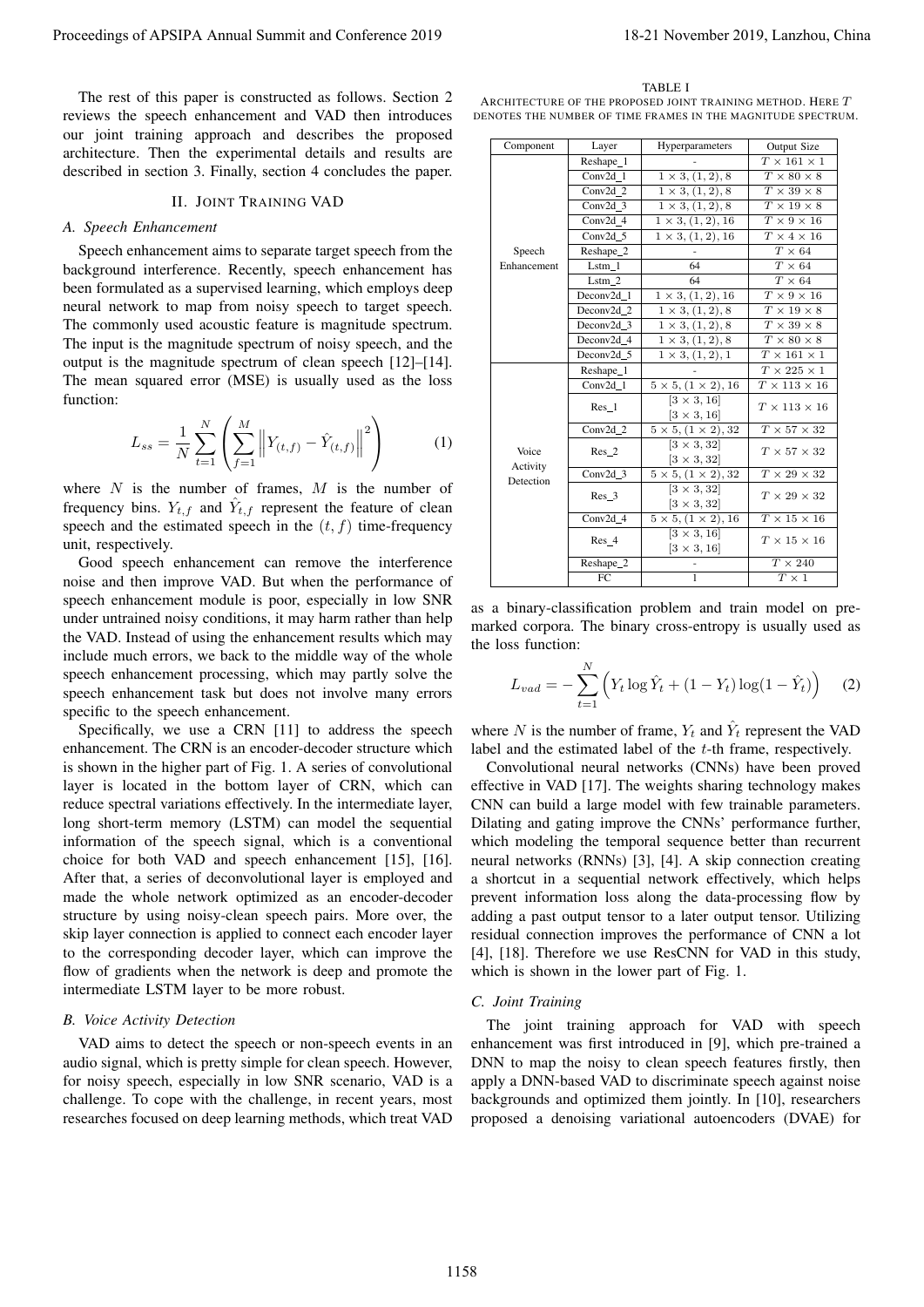

Fig. 1. Network architecture of the proposed joint training.

VAD, which combine the denoised feature and the hidden variable from DVAE and effectively train the whole network without pre-training.

For pre-train methods, the VAD is addressed using estimated speech feature from a fully optimized speech enhancement module. For the non-pre-trained methods, there usually applied a hyper-parameter  $\alpha$  to balance the trade-off between the speech enhancement and VAD tasks. So the joint training loss function can be defined as below:

$$
L_{jt} = \alpha L_{ss} + (1 - \alpha) L_{vad}, \alpha \in [0, 1]
$$
 (3)

where *Lss* represents the loss function of the speech enhancement (Eq. 1). *Lvad* represent the loss function of the VAD (Eq. 2).

However, tuning this hyper-parameter by hand is a difficult and expensive process. With a mountain of experiments, we found that when the gradient descent rate of each task is close to each other, the learning curve tends to be smoother and more stable, and will convergence better than a fixed value. So we proposed a strategy to balance the trade-off between speech enhancement and VAD by adjusting the *α*.

We adjust  $\alpha$  based on two epochs of historical loss value  $L_{ss}^{(i-1)}$ ,  $\dot{L}_{ss}^{(i)}$ ,  $L_{vad}^{(i-1)}$ ,  $L_{vad}^{(i)}$  which is the loss function values of speech enhancement and VAD task at epoch  $i - 1$ , and  $i$ . We expect the rate of change or gradient of *Lss* and *Lvad* is close to each other, which means  $C_{ss}^{(i)} = \frac{|L_{ss}^{(i)} - L_{ss}^{(i-1)}|}{L_{s}^{(i-1)}}$  $\frac{L_{ss}}{L_{ss}^{(i-1)}}$  should *ss* close to  $C_{vad}^{(i)}$  =  $L_{vad}^{(i)} - L_{vad}^{(i-1)}$  $\frac{L_{rad}^{(i-1)} - \nu_{rad}}{L_{rad}^{(i-1)}}$ . An absolute value is take here to avoid obtaining same sign but in opposite direction. To avoid adjusting  $\alpha$  too often, we cache the  $C_{ss}^{(t)}$  and  $C_{vad}^{(t)}$  two epochs and apply the adjusting strategy when both epochs give much different gradient of loss function. The proposed adjusting strategy is summarized in Algorithm 1. Specifically, we start with an initial parameter  $\alpha_0$ . This procedure is iterated until the loss function is fully optimized, which reached the maximal training epoch *I*, for example.

Algorithm 1: Gradient Balance **Input:** initial parameter  $\alpha_0$ for  $i = 1, 2, 3, ..., I$  do Compute  $L_{ss}^{(i)}$  and  $L_{va}^{(i)}$ *vad* if  $i > 1$  then  $\text{Compute } C_{ss}^{(i)} = |L_{ss}^{(i)} - L_{ss}^{(i-1)}| / L_{ss}^{(i-1)}$ Compute  $C_{vad}^{(i)} = |L_{vad}^{(i)} - L_{vad}^{(i-1)}|/L_{vad}^{(i-1)}$ <br>Compute  $M^{(i)} = C_{vad}^{(i)} - C_{ss}^{(i)}$ <br>if  $i > 2$  and  $M^{(i)} * M^{(i-1)} > 0$  then Set  $\alpha \leftarrow Max\{Min\{\alpha + (M^{(i)} + M^{(i-1)}), 1\}, 0\}$ end end end

#### *D. Network Architecture*

In this study, we construct the speech enhancement model based on CRN which is shown in Fig. 1. The input feature is encoded by 5 layers of 2-D convolutional, which increase the number of channels while reducing the size of the feature map. Then a 64-dimensional sequence of feature vectors are modeled by two LSTM layers with 64 cells. Subsequently, the output sequence of the LSTM layers is decoded back to the output feature by 5 layers of 2-D deconvolutional.

CRN benefits from the feature extraction capability of CNNs and the temporal modeling capability of RNNs. Moreover, the skip layer connection is applied to connect each encoder layer to the corresponding decoder layer, which can improve the flow of gradients when the network is deep.

For VAD part, we use a ResCNN, which contains 4 convolution layers, 4 residual blocks (ResBlocks) and 1 fully connected layer (FC) to generate the label of each frame. Fig. 1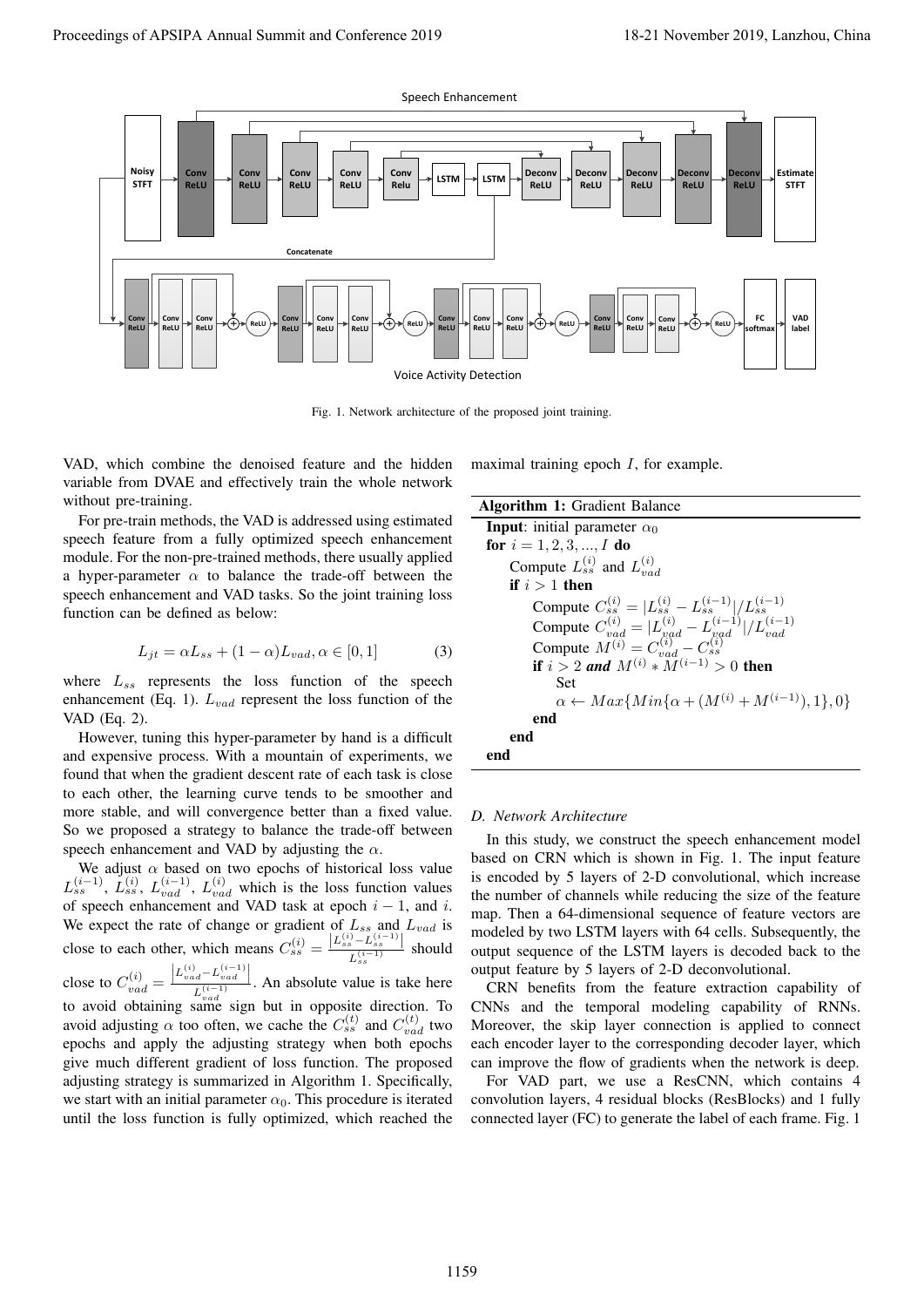TABLE II

AUC(%) COMPARISON AMONG RESCNN BASED APPROACHES WITH NON-JOINT TRAINING APPROACHES(NON-JT) AND JOINT TRAINING APPROACHES(JT) ON NOISE MATCHED AND UNMATCHED CONDITIONS. BOLD FONT INDICATES THE BEST PERFORMANCE.

|                     | noise matched conditions |       |       | noise unmatched conditions |        |       |       |       |
|---------------------|--------------------------|-------|-------|----------------------------|--------|-------|-------|-------|
| <b>SNR</b>          | $-5bB$                   | 0dB   | 5dB   | Avg.                       | $-5bB$ | 0dB   | 5dB   | Avg.  |
| Non-JT-noi          | 93.00                    | 94.76 | 95.44 | 94.40                      | 80.52  | 81.29 | 81.70 | 81.17 |
| Non-JT-est          | 93.04                    | 94.86 | 95.39 | 94.43                      | 76.06  | 79.75 | 84.83 | 80.21 |
| Non-JT-mid          | 92.74                    | 94.83 | 95.38 | 94.32                      | 75.64  | 83.78 | 90.52 | 83.31 |
| $JT-est[9,10]$      | 93.34                    | 94.90 | 95.42 | 94.55                      | 83.44  | 88.31 | 91.86 | 87.87 |
| $JT$ -mid $[10]$    | 92.46                    | 94.51 | 95.15 | 94.04                      | 82.27  | 86.89 | 91.69 | 86.95 |
| JT-est&noi          | 93.28                    | 94.85 | 95.44 | 94.52                      | 79.90  | 82.51 | 85.29 | 82.57 |
| JT-mid $\&$ est[10] | 93.08                    | 94.79 | 95.31 | 94.39                      | 86.29  | 89.92 | 92.31 | 89.51 |
| JT-mid&noi(Pro.)    | 93.06                    | 94.91 | 95.54 | 94.50                      | 89.20  | 91.43 | 91.82 | 90.82 |

depicts the ResCNN architecture. The convolutional layer and the residual block are alternately arranged to process the input magnitude spectrum, which can significantly map features into a more separable space. Subsequently, a high-level features learned by these combination blocks are then fed into a fully connected layer with size-1 cell to predict the target.

A more detailed description of the network architecture is provided in Tab. I. The input size and output size of each layer are specified in *timeSteps × featureM aps × frequencyChannels* format. The layer hyper-parameters are given in (*kernelSize, strides, outChannels*) format. We apply zero-padding to keep the size of time direction. In speech enhancement part, the kernel size is  $1 \times 3$  (*Time*  $\times$ *Frequency*), the stride length is  $1 \times 2$  *(Time, Frequency).* Note that the number of feature maps in each decoder layer is doubled by the skip connection. In VAD part, the kernel size is  $5 \times 5$  and  $3 \times 3$  of convolutional layers and residual blocks, respectively, which can significantly adjust the receptive fields.

#### III. EXPERIMENTS

# *A. Experimental Details*

All experiments are conducted on TIMIT database [19]. We randomly selected 2000 clean utterances from training set, and use the TIMIT core test set as our test utterances. The TIMIT core test set contains 192 utterances, 8 from each of 24 speakers. We concatenate the selected train utterances with some silence segments of random length, which makes the ratio of speech frames account for around 60%. Then mixed with a speech shape noise (SSN) and 4 other types of noise from the NOISEX-92 dataset [20]: babble noise, factory noise, destroy engine noise, and destroyer operations room noise at SNRs of -5, 0, 5 dB for training. Each noise is divided into two non-overlapping segments for training and testing respectively. To make the sample more generally and multiply, we intercept noise segments from long noise randomly. Besides these four types of noise, another four types of noise are used for noise unmatched test, which includes an unseen factory noise, buccaneer noise from NOISEX-92 and bus noise, street noise from CHiME-4 dataset [21]. All signal is resampled to 16 kHz before mixing. Proceedings of APSIPA Annual Summit and Conference 2019 18-21 November 2019, Lanzhou, China 1160

For speech enhancement, we use noisy and clean speech magnitude spectrum as input and output feature, which utilizes the short-time Fourier transform (STFT) after divided the speech signal into frames using 20 ms hamming window with 10 ms overlap. So the input and output of each frame is 161-dimensional. A *log* operation is applied to compress the dynamic range and facilitate training. The number of time frames *T* in the magnitude spectrum is 100 in our experiments.

The input of VAD part is a combination of the original noisy speech magnitude spectrum and the output of the second LSTM layer in speech enhancement part. Finally, we got a 225-dimensional feature map for each frame. We applied the Sohn's method to the clean speech corpus to get the label [22] for VAD. This method was proved to be sufficiently reasonable to generate labels [2], and is same to our comparison approaches [9], [10].

All models are optimized using Adabound optimizer with a mini-batch size of 64, which employ dynamic bounds on learning rates to achieve a gradual and smooth transition from adaptive methods to SGD [23]. We use a constant dropout rate of 0.4 at LSTM layers.

In order to evaluate the performance of the class imbalance problem like VAD, we use the area under the curve (AUC) as the evaluation metrics, which is the area under the receiver operating characteristic (ROC) curve [24]. AUC is considered as an overall metric of the VAD performance rather than the detection accuracy [2], [8]–[10]. Higher value means better performance.

# *B. Experimental Results*

Tab. II lists the comparison results between non-jointtraining based approaches and joint-training based approaches under noise matched and unmatched conditions with different SNRs. Non-joint-training based approaches means only the VAD module is applied or the two modules are trained separately. For joint-training based approaches, the hyperparameter  $\alpha$  in Eq. (3) is set to 0.1.

There are three types of input features for ResCNN-based VAD, they are spectrum of noisy speech and estimated speech of CRN-based speech enhancement module which denotes as *noi* and *est*, respectively. And the output from the encoder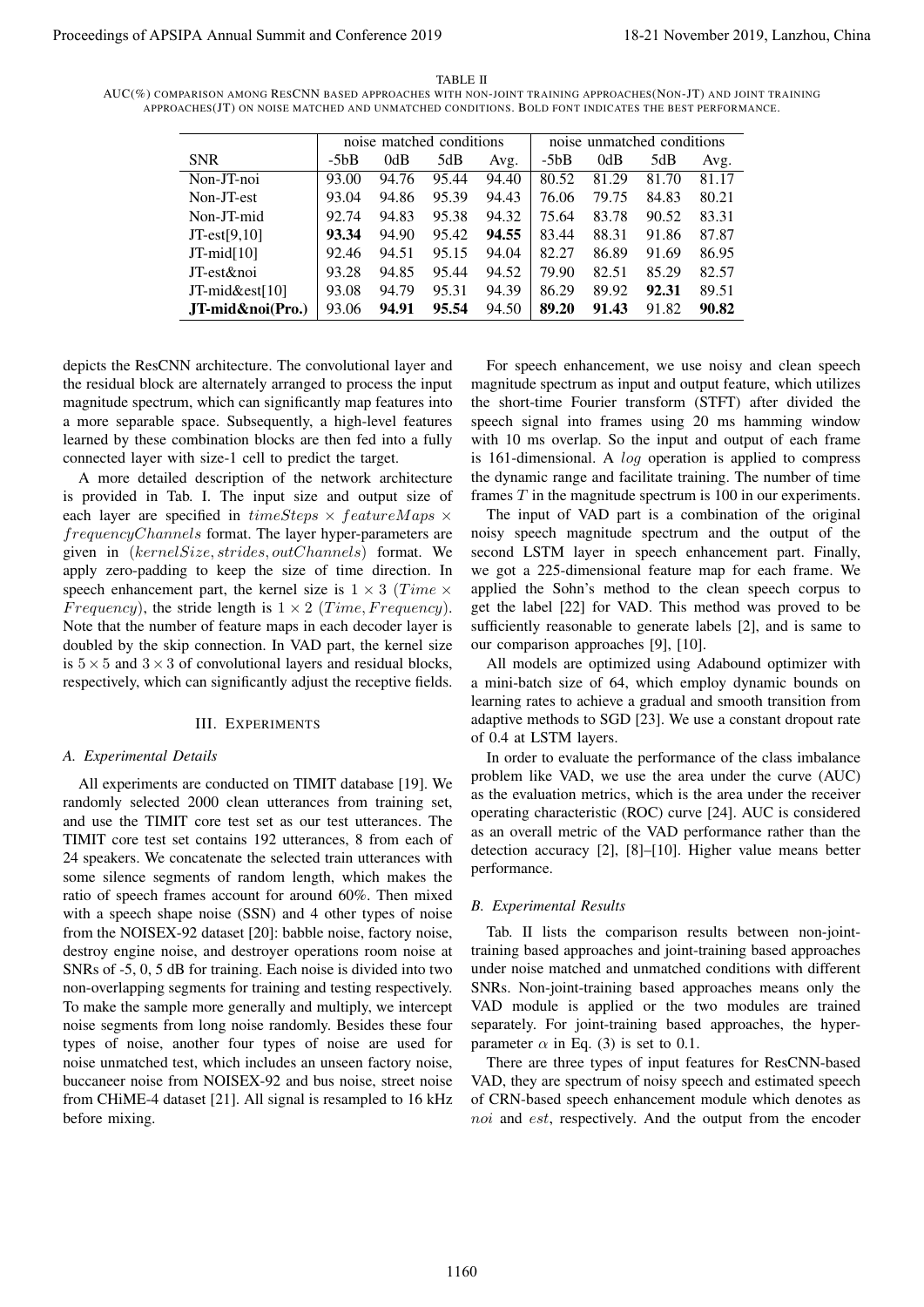

Fig. 2. Visualization the output of an example for the posterior probability (blue) and final decision (orange) of different approaches in babble noise environment at 0 dB SNR level.

(the second LSTM layer of speech enhancement model, as illustrated in Fig. 1), which denotes as *mid*. In [9], the input of VAD module is *est*, exclusively. In [10], the input of VAD module contains *est* and *mid*. However, the performance of these approaches are highly dependent on the performance of speech enhancement part, which is more difficult than VAD obviously. So we compared the impact of *mid* and it's combination. The values of each approach indicate the best results use the same testing set under the same conditions.

By comparing *Non*-*JT*-*noi* and *Non*-*JT*-*est*, we observe that applying speech enhancement first is beneficial for VAD task under noise matched conditions but decrease generalization ability obviously in low SNR. The performance of these methods shows a slightly difference under matched conditions. However, under noise unmatched conditions, the joint training based methods shows better generalization performance, which is benefits from the robust features provided by speech enhancement. More specifically, *JT*-*est* provides over 9.54% relative improvement than *Non*-*JT*-*est*, and *JT*-*mid* provides over 4.36% relative improvement than *Non*-*JT*-*mid* baseline under unmatched condition on average. These results indicate that joint training can improve the performance.

For these three types of input features, we make three types of combination. Where *JT*-*mid*&*est* is same to the best model of [10]. Compared with *JT*-*mid*&*est*, the performance of the proposed *JT*-*mid*&*noi* method provides 1.46 % relative improvement under unmatched conditions on average. In low

TABLE III AUC (%) COMPARISON WITH AND WITHOUT GRADIENT BALANCE FOR JT-MID&NOI ON AVERAGE. BOLD FONT INDICATES THE BEST **PERFORMANCE** 

| <b>SNR</b>           | $-5bB$ | 0dB   | 5dB   | Avg.  |
|----------------------|--------|-------|-------|-------|
| no GB $\alpha$ =0.05 | 89.54  | 92.08 | 92.99 | 91.53 |
| no GB $\alpha$ =0.1  | 91.35  | 93.36 | 93.89 | 92.86 |
| no GB $\alpha$ =0.2  | 88.81  | 90.88 | 91.76 | 90.49 |
| no GB $\alpha$ =0.5  | 88.75  | 89.96 | 90.78 | 89.83 |
| no GB $\alpha$ =0.8  | 89.63  | 92.29 | 92.72 | 91.55 |
| with GB              | 91.58  | 93.48 | 93.74 | 92.93 |

SNR, specifically, the *JT*-*mid*&*est* is worse than the proposed *JT*-*mid*&*noi*. This is mainly because the quality of the estimated magnitude spectrum it depends on has lost some useful information.

Fig. 2 shows a visualized comparison performance of the VAD approaches on TIMIT core test set. The first two subgraphs show speech and noisy speech with ground truth, and the rests show the posterior probability and final decision of each method. From the figure and tables, we observe that the output of non-joint training method is noisy compared to joint training methods. Again, the probability curve of the proposed *JT*-*mid*&*noi* is smoother and providing the best performance.

Tab. III shows the impact of the hyper-parameter  $\alpha$  and the effects of gradient balance. We compare the performance of  $JT$ - $mid\&noi$  approach when  $\alpha$  is fixed to 0.05, 0.1, 0.2, 0.5 and 0.8 and  $\alpha$  is dynamic adjusted by gradient balance strategy. To apply the gradient balance, initial value of  $\alpha_0$  is set to 0.5, which is not optimal for this task but get similar results. This result indicate that gradient balance can tuning the hyper-parameter automatically.

#### IV. CONCLUSIONS

In this work, we improve the performance of VAD under noise unmatched conditions in low SNR by a joint training method. A CRN-based speech enhancement is employed to get robust features for ResCNN-based VAD. More over, we optimized the speech enhancement and VAD jointly by a dynamic gradient balance strategy. We show that our proposed method has obvious advantages in generalization ability than compared approaches.

#### V. ACKNOWLEDGMENTS

This research was supported in part by the China National Nature Science Foundation (No. 61876214, No. 61866030).

#### **REFERENCES**

- [1] X. L. Zhang and J. Wu, "Deep belief networks based voice activity detection," *IEEE Transactions on Audio, Speech, and Language Processing*, vol. 21, no. 4, pp. 697–710, April 2013.
- [2] X. L. Zhang and D. L. Wang, "Boosting contextual information for deep neural network based voice activity detection," *IEEE/ACM Transactions on Audio, Speech, and Language Processing*, vol. 24, no. 2, pp. 252–264, Feb 2016.